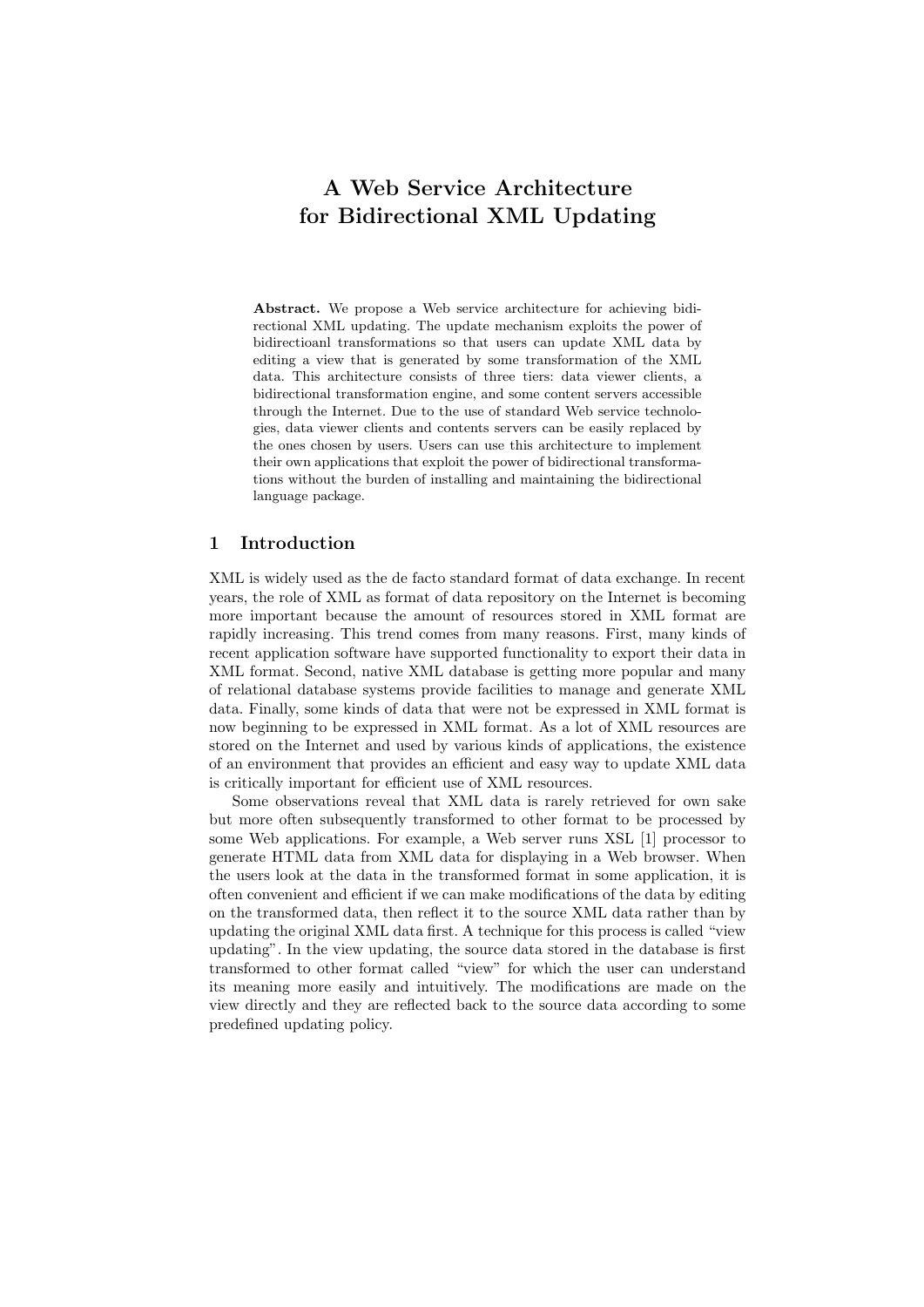Updating the remote source data on the Internet through various views means that the update mechanism should be adaptable to both the database system that stores the source data and user's application that processes views. This requires the update system to be a modular and extendable component that works efficiently with other components in distributed computing systems. One of key technologies on the current Web, called "Web Services" can address this problem by the standard technologies such as SOAP [2] and WSDL [3].

Our goal in this paper is to develop an XML data update system which can be used to update remote XML data through transformed formats, and has high modularity and extendability to be used with various kinds of applications. This is achieved by combining the two technologies mentioned above, that is view updating and standard Web service technology. In the view updating, we use our bidirectional transformation language Bi-X, that is developed by extending the expressiveness of the existing bidirectional languages proposed in [12, 13] so that it can be used in the architecture for general-purpose XML processing. This is used to get both the view from the original source and the updated source from the modified view. Our main contributions in this paper can be summarized as follows.

- **–** We proposed a novel SOAP-based bidirectional XML update server, which has highly modularity and extendability for general use of XML updating
- **–** We designed a three-tier architecture with a communication protocol to achieve bidirectional updating service
- **–** We have implemented our architecture and demonstrated its usability by a use case

The remainder of this paper is organized as follows. Section 2 gives a detailed explanation of the three tier architecture. Section 3 explains a bidirectional language Bi-X. Section 4 describes the protocol to achieve Bi-X service in the three tier architecture. Section 5 explains implementation of the Bi-X server. Section 6 gives an example of the use of client and content server. Section 7 gives a use case that uses our implementation. Section 8 summarizes related work. Finally, Section 9 gives conclusions.

# **2 Bi-X Service Architecture**

## **2.1 A Simple Example**

We start by giving an simple example that illustrates how to proceed view updating with our service. Suppose we have the following XML data about some bibliography information, which is accessible by giving its URI through the Internet.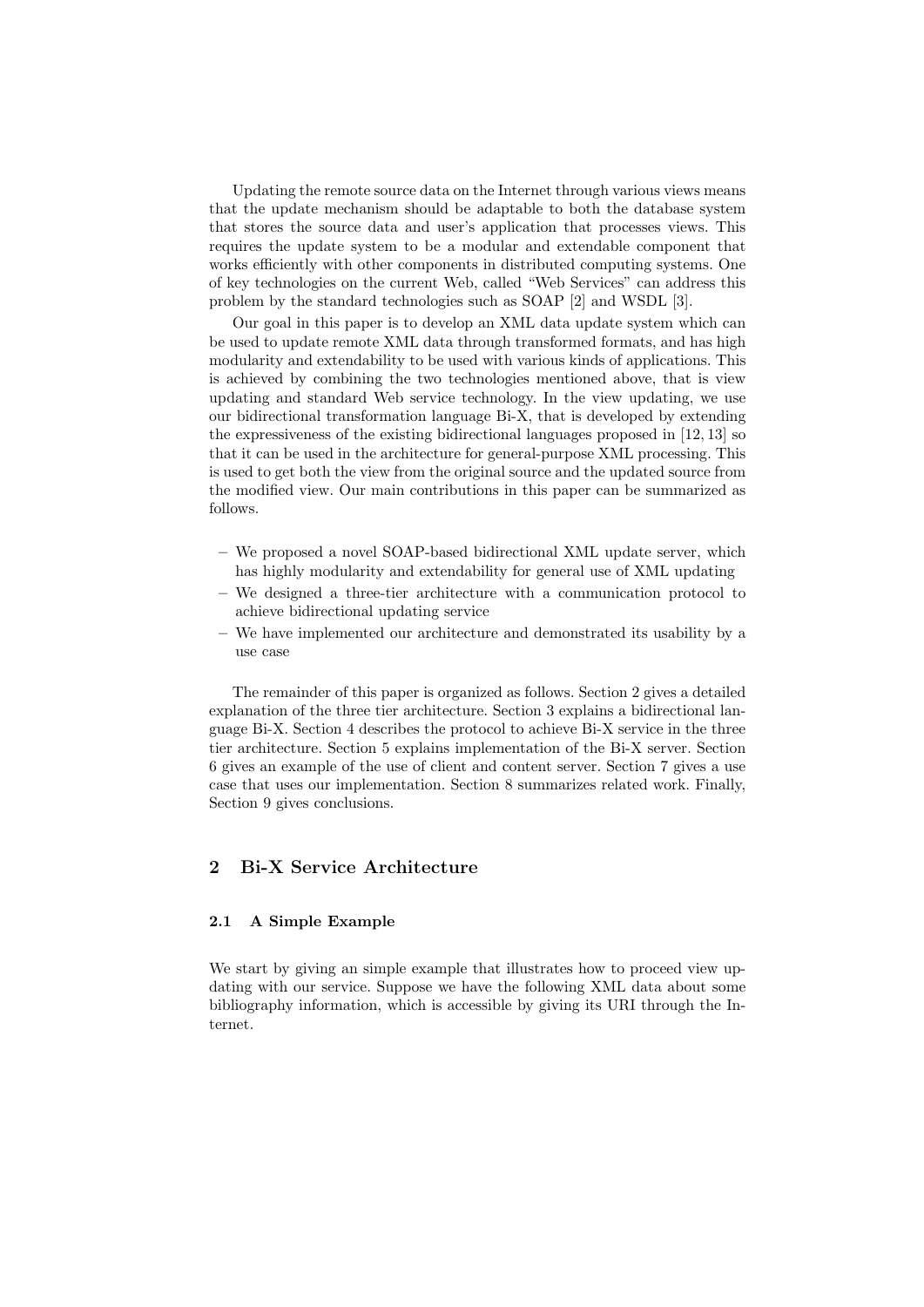```
<bib>
    <book year="2005">
        <title>The Art of Computer Programming</title>
        <author>Donald E. Knuth</author>
        <publisher>Addison-Wesley</publisher>
        <price>19.99</price>
   </book>
     . . .
    <book year="1989">
        <title>Connection Machine</title>
        <author>W. Danny Hillis</author>
        <publisher>MIT Press</publisher>
        <price>25</price>
    </book>
</bib>
```
Suppose we are interested in only title and authors. By sending URIs to access the source XML data and the Bi-X code to transform it, we want to translate the source XML data into an XHTML view so that the title and the authors in books can be displayed as an ordered list on an XHTML editor on the local machine. This can be done by calling *Init* service provided by Bi-X server. The result is the following XHTML document:

```
\verb|html|<body>
     <sub>o1</sub></sub>
       \langleli\rangle<div>The Art of Computer Programming</div>
          <div>Donald E. Knuth</div>
       \langle/li>
         ...
       \langleli>
          <div>Connection Machine</div>
          <div>W. Danny Hillis</div>
       \langle/li>
     \langle/ol>
  </body>
</html>
```
On this view, we can modify titles or authors, insert or delete a list item. Then we invoke *Update* service provided by the Bi-X server so that these modifications are reflect back into the source data. For example, suppose we change the title of the first book from "The Art of Computer Programming" to "The Art of Computer Programming, Volume 1" and insert a new list item that includes the information of a new book whose title is "The Art of Computer Programming, Volume 2" after the first list item. After getting the Update service, the corresponding title in the source data is also changed to the new title and the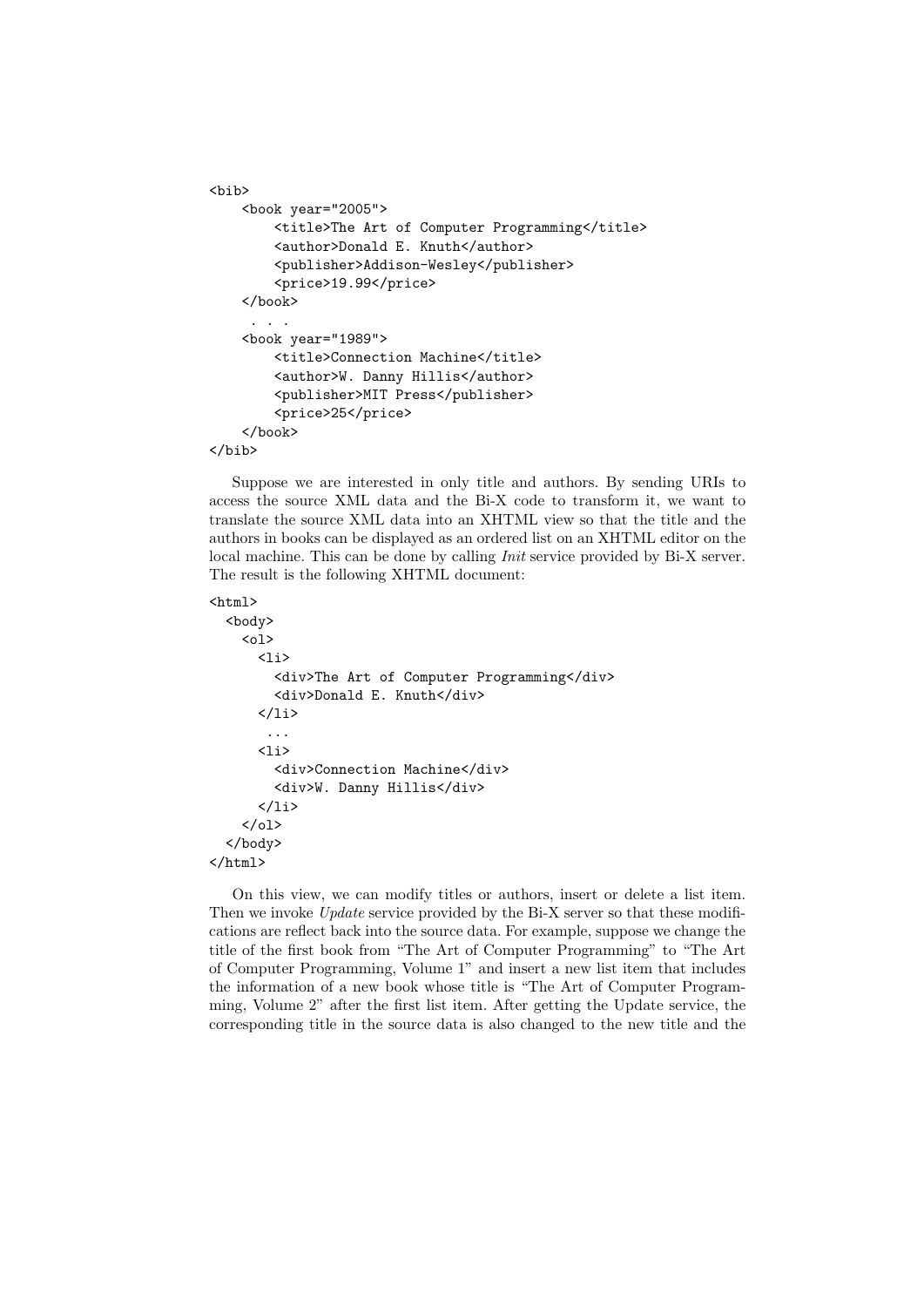

**Fig. 1.** Three-tier Architecture

new book information will appear after the first book information in the source data.

## **2.2 Three-tier Architecture**

Now we explain the structure of the Web service architecture behind the view updating process. Our Web service architecture consists of three tiers as shown in Figure 1, that is, clients, a Bi-X server, and the content servers that provide XML data. The heart of this architecture is the Bi-X server, which has a bidirectional transformation engine based on an implementation of bidirectional transformation language Bi-X. It receives a request from clients and applies a forward transformation to the specified source data that was fetched from content servers in order to generate the view, or applies a backward transformation to produce the updated source data.

A client of Bi-X services can be any XML data viewer, but typically Web application to display the target data of a Bi-X transformation as a formatted view that is equipped with some editing environment. It receives information given by users, such as parameters to specify a Bi-X code or XML data to be fetched and editing information such as modified target data, and then sends some request messages with the parameters to the Bi-X server.

A content server provides XML data and a Bi-X code for transformations. This is specified by users when they launch transformations. The requirement to a content server is that it can provide XML files, and also can accept modified files and then update the data making up these files. For example, if the file sent to the Bi-X server is just an existing XML file on a machine on the Internet, then when a modified file comes back, the existing file is simply replaced by this modified one; if this file is obtained from a Web service by querying some XML database, then the users must guarantee the modifications in this file can be put back into the XML database, for instance, by preparing some special query for updating the database.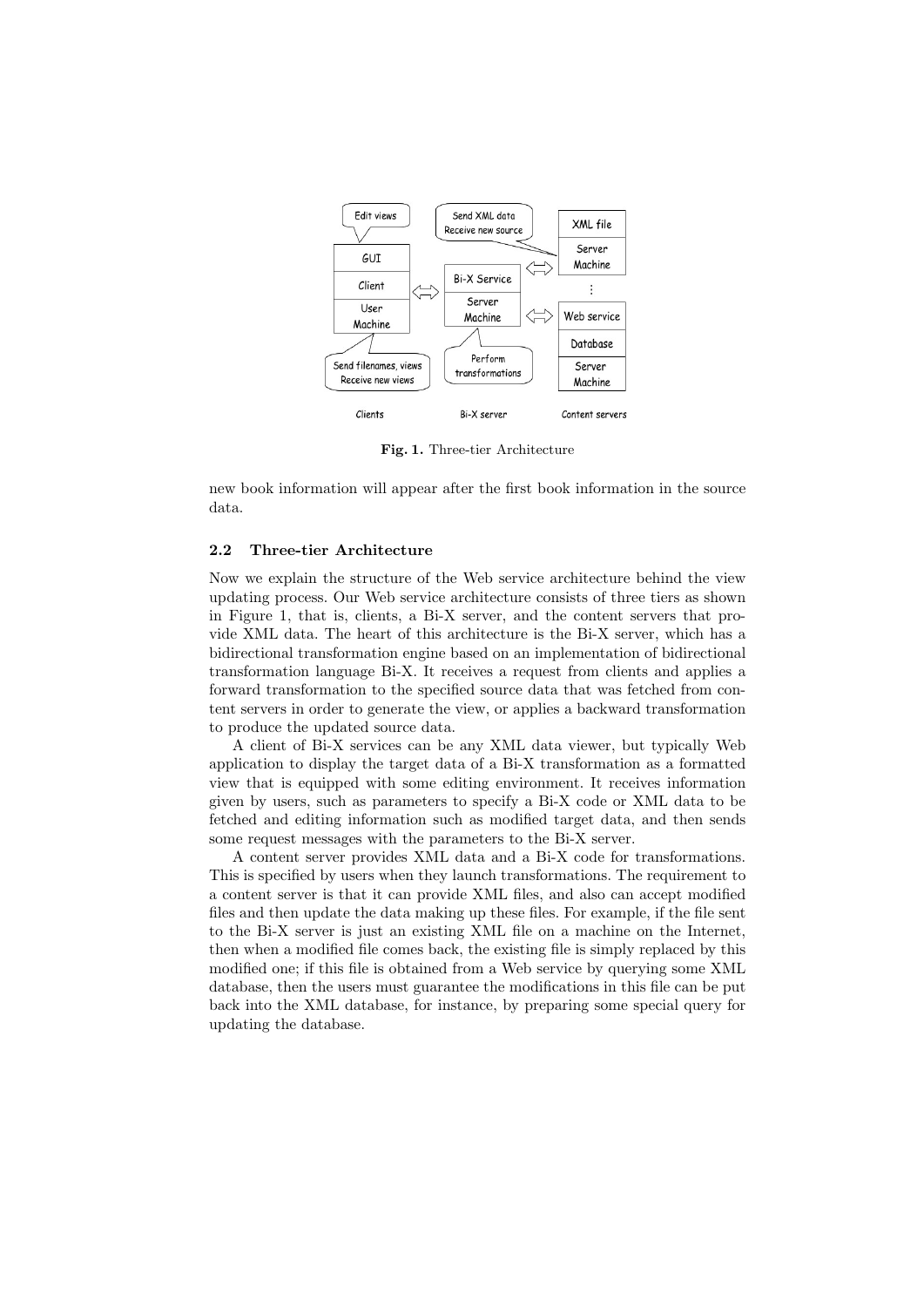$$
X ::= BX | XC | CM
$$
  
\n
$$
BX ::= \langle \mathbf{xid} \rangle [ | \langle \mathbf{xconst} \rangle [S] | \langle \mathbf{xchild} \rangle [ ]
$$
  
\n
$$
XC ::= \langle \mathbf{xseq} \rangle [X_1, ..., X_n] | \langle \mathbf{xchcont} \rangle [X_1, ..., X_n]
$$
  
\n
$$
| \langle \mathbf{xmap} \rangle [X] | \langle \mathbf{xif} \rangle [P, X_1, X_2]
$$
  
\n
$$
CM ::= \langle \mathbf{xstore} \rangle [Var] | \langle \mathbf{xload} \rangle [Var]
$$
  
\n
$$
P ::= \langle \mathbf{xwithtag} \rangle [str] | X
$$

**Fig. 2.** Syntax of the Underlying Language

## **3 Bi-X: A Bidirectional Transformation Language**

The current popular XML transformation languages, such as XSLT [1] and XQuery [4], perform a transformation only in one direction. Transformations written in these languages cannot help to reflect modifications on the view back into the source data. In our XML transformation language Bi-X, while the code for a forward transformation is written in the similar way as in XSLT and XQuery, the code for the backward transformation is automatically derived. The derived code takes the modified target view and the original source as the inputs and generates the updated source as the output, propagating the modifications given on the view. In this section, we briefly summarize the basic of the language, and then discuss the properties of bidirectional transformations.

### **3.1 Bi-X Syntax and Basic Transformations**

The syntax of a fragment of Bi-X is given in Figure 2, where each language construct is represented as an XML element. Basic transformations *BX* perform some particular transformations on source data. *<*xid*>*[] transforms the source data into the same target data. *<*xconst*>*[*S*] transforms any source data into the constant target data *S*. *<*xchild*>*[] accepts an element as source data, and returns its content.

Transformation combinators *XC* are used to build more complex transformations by gluing simpler transformations together. *<* xseq *>* [] is composed transformation that applies its argument transformations  $X_i(1 \leq i \leq n)$  in sequence, and the target data of the transformation  $X_i$  will be used as the source data of its successive transformation  $X_{i+1}$ .  $\langle$ xchcont $\rangle$ [ $X_1, ..., X_n$ ] accepts an element as source data, and returns this element with its contents replaced by the result of applying transformations  $X_i$  ( $1 \leq i \leq n$ ) to empty values.  $\langle x \mod p \rangle$  [X] transforms the sequence source data by applying *X* to each item in the sequence.  $\langle xif \rangle [P, X_1, X_2]$  applies  $X_1$  to the source data if the predicate *P* holds over this source data, otherwise  $X_2$  is applied.

The transformations *CM* are to manage or use the transformation context. They provide the variable binding mechanism for the Bi-X language. *<*xstore*>* [*Var* ] binds the source data to the variable *Var*, which is valid until it is released by  $\langle \text{xfree}\rangle$ [*Var*].  $\langle \text{xload}\rangle$ [*Var*] accesses the bound value of a valid variable.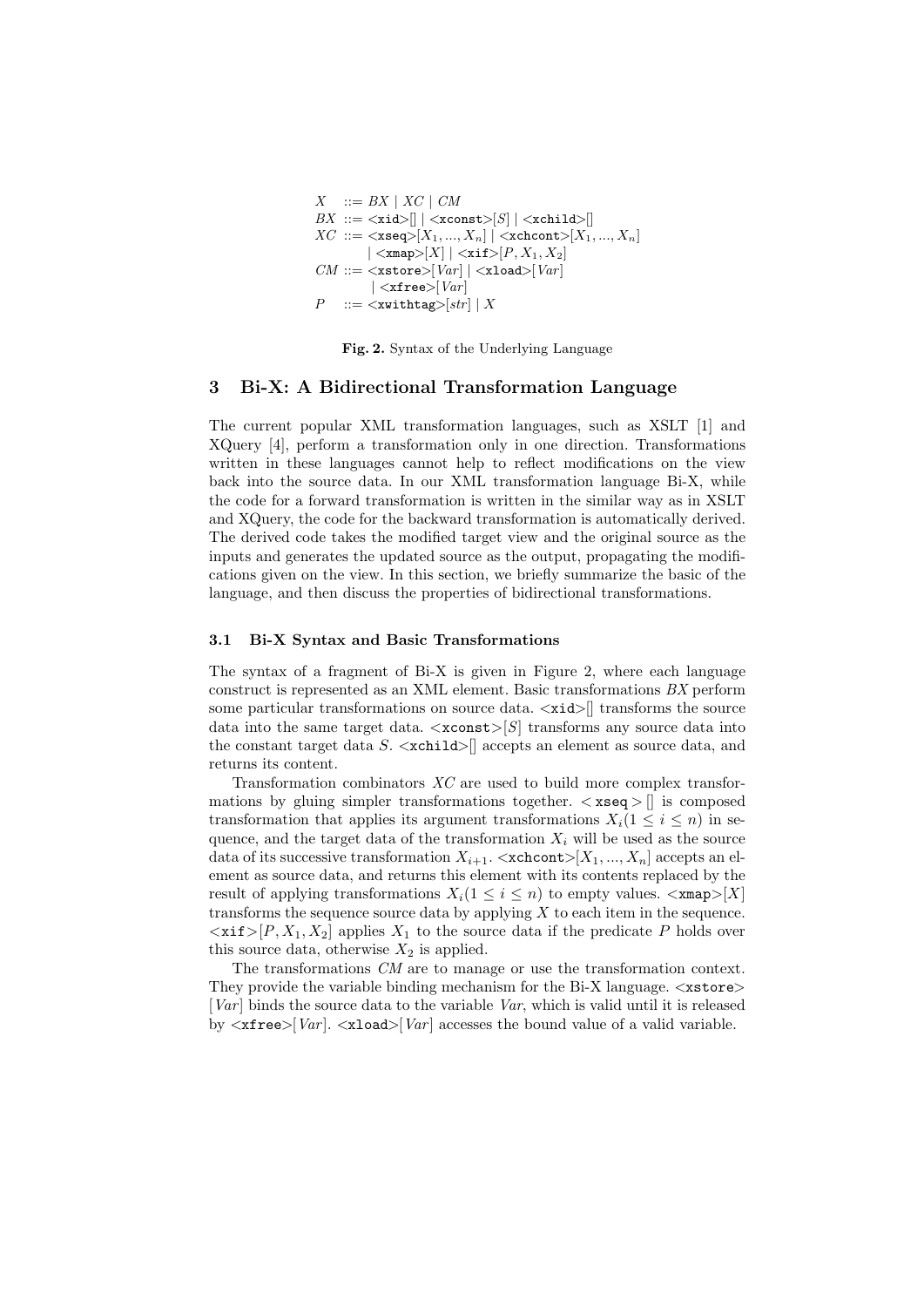```
<xseq>[
  <xstore>[$src],
  <xconst>[<html>[]],
  <xchcont>[
    <xseq>[
       <xconst>[<body>[]],
         <xchcont>[
         <xseq>[
            <xconst>[<ol>[]],
            <xchcont>[
              <xseq>[
                <xload>[$src],
                <xchild>[],
                <xmap>[
                   <xseq>[
                     <xstore>[$var],
                     \langle x \text{const} \rangle[\langle 1i \rangle[]],
                     \langlexchcont>[X Y],
                     <xfree>[$var],
                   ]]]]]]]],
  <xfree>[$src]
]
                                              <xseq>[
                                                <xconst>[<div>[]],
                                                <xchcont>[
                                                   <xseq>[
                                                     <xload>[$var],
                                                     \langlexchild>[],
                                                     <xmap>[
                                                        <xif>[
                                                          <xwithtag>[title],
                                                          <xchild>[],
                                                          <xconst>[],
                                                       ]
                                                     ]
                                                   ]
                                                ]
                                              ]
                                                     Fig. 4. Bi-X Code for X
```
**Fig. 3.** Bi-X Program Example

The predicate *<*xwithtag*>*[*str* ] holds of the source data is an element with tag *str*, and any transformation can be used as a predicate for  $\langle \text{xit} \rangle [P, X_1, X_2]$ .

Using the Bi-X syntax, a Bi-X code for the transformation to make the view in the example in section 2 is given in Figure 3 and Figure 4. The code is divided into two parts for readability. The code for  $X$  in Figure 3 is given in Figure 4, that extracts the titles from the source data. The code for *Y* in Figure 3 similarly extracts the authors from the source data, and omitted here.

As you can see, codes of Bi-X generally tend to become long compared to the one that is written in other popular XML transformation languages. In order to reduce coding efforts, an XQuery interpreter has been provided with Bi-X language. Using this tool, the user can write only XQuery code for the forward transformation and automatically get an equivalent Bi-X code for the bidirectional transformation.

### **3.2 View Updating Property of Bi-X**

In this section, the view updating property of Bi-X language is illustrated informally to help users to understand the results of backward transformations. That is, given an updated view, what the updated source document should be after backward transformation. For the brevity of presentation, the updates here only include modifications to the XML text contents and tags.

During a session of forward and backward transformation, there are two pairs of documents involved: the original source document and the source document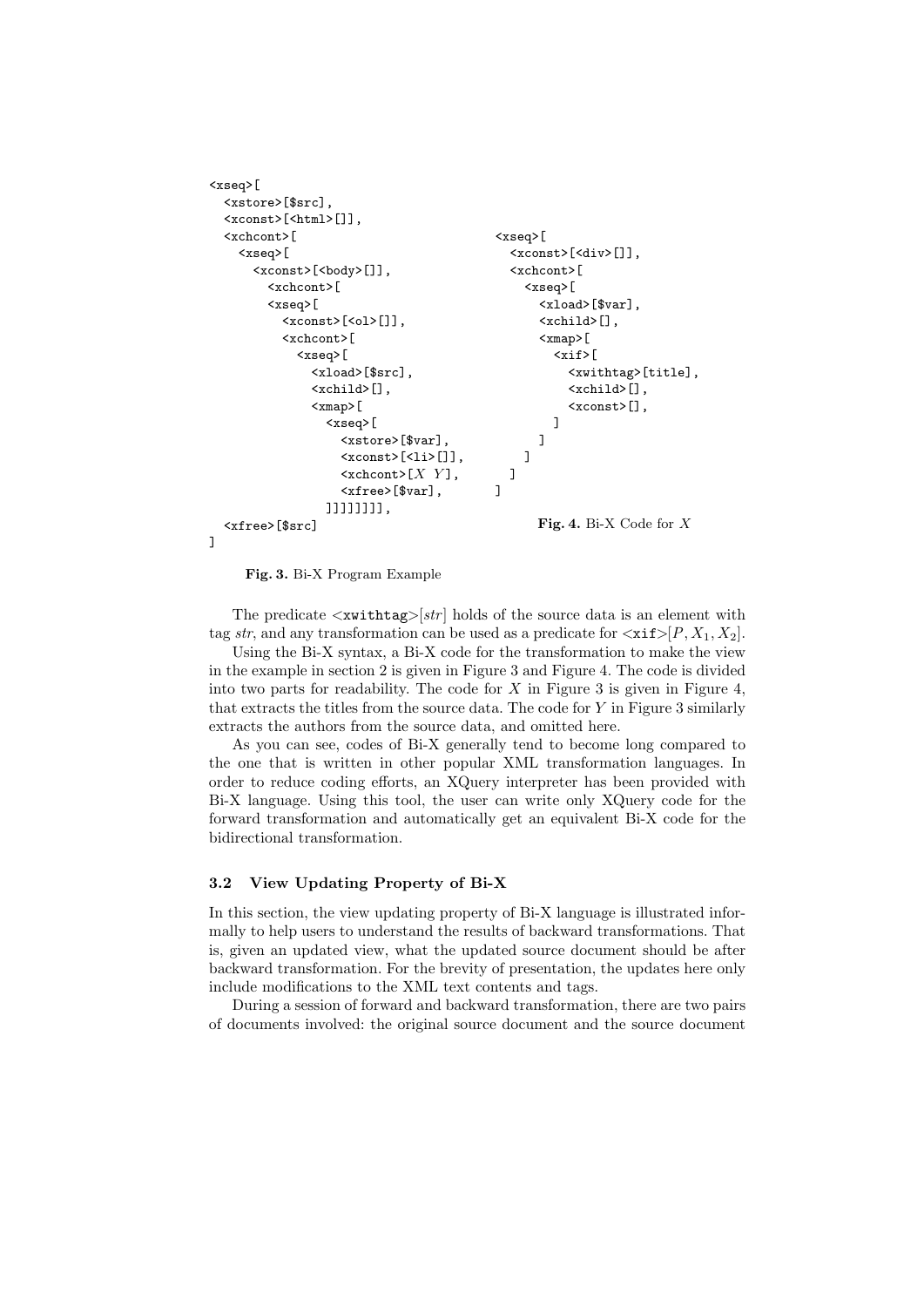after updating it, and the original view and the updated view. Each pair of documents has same structure since we concern only modifications here. The property of Bi-X is defined on the differences between the original document and the updated document. The differences of two documents are represented as a multiset of pairs, and each pair consists of two different strings, which are either element tags or text contents. A pair represents a modification, that is, its first component is changed to the second one.

To represent modifications more precisely, tags and text contents in source documents are assigned unique identifiers, while tags and text contents in xconst are associated with a specific identifier, say c. Identifiers are kept unchanged during transforming source documents and modifying views. A modification is called a bad modification if it contains strings with the identifier c. This means data from the transformation code cannot be modified. Two string components in a good modification must have the same identifiers and no two good modifications on one document have the same identifiers. Two modifications are said equal if they make the same changes on the strings with the same identifiers.

We write diff(*od*,*md*) for the differences between the original document *od* and its modified document *md*. For two documents with the same structure, their differences can be easily obtained by traversing the document structure, and comparing each tag and text content. The view updating property of Bi-X is described as follows.

Suppose *sd* is a source document, *X* a Bi-X transformation, *td* a target document of *sd* transformed by *X*, *td′* is obtained from *td* with only good modifications. Then the following condition holds after backward transformation of *td′* using *X*:

## $\texttt{diff}(sd, sd') = \texttt{diff}(td, td')$

where *sd′* is the updated *sd* generated from the backward transformation.

Intuitively, this property says after backward transformations all modifications on views are reflected back to the corresponding tags or text contents in source documents.

## **4 Communication Protocol**

The communication protocol among three components in the data updating process is illustrated by a diagram of the communication pattern in Figure 5. The protocol consists of two phases, that is *Init* phase and *Updating* phase. The Init phase and the Update phase are performed by invoking Init service and the Update service respectively, both of which are provided by Bi-X service. Between the Init phase and the Update phase, the user edits the view on the client. The steps of each phase are described as follows.

### **Init phase**

**Init(1)** Clients send an Init message to the Bi-X server with two arguments: one is the URI1 for the source data to be transformed, and the other is the URI2 for the code.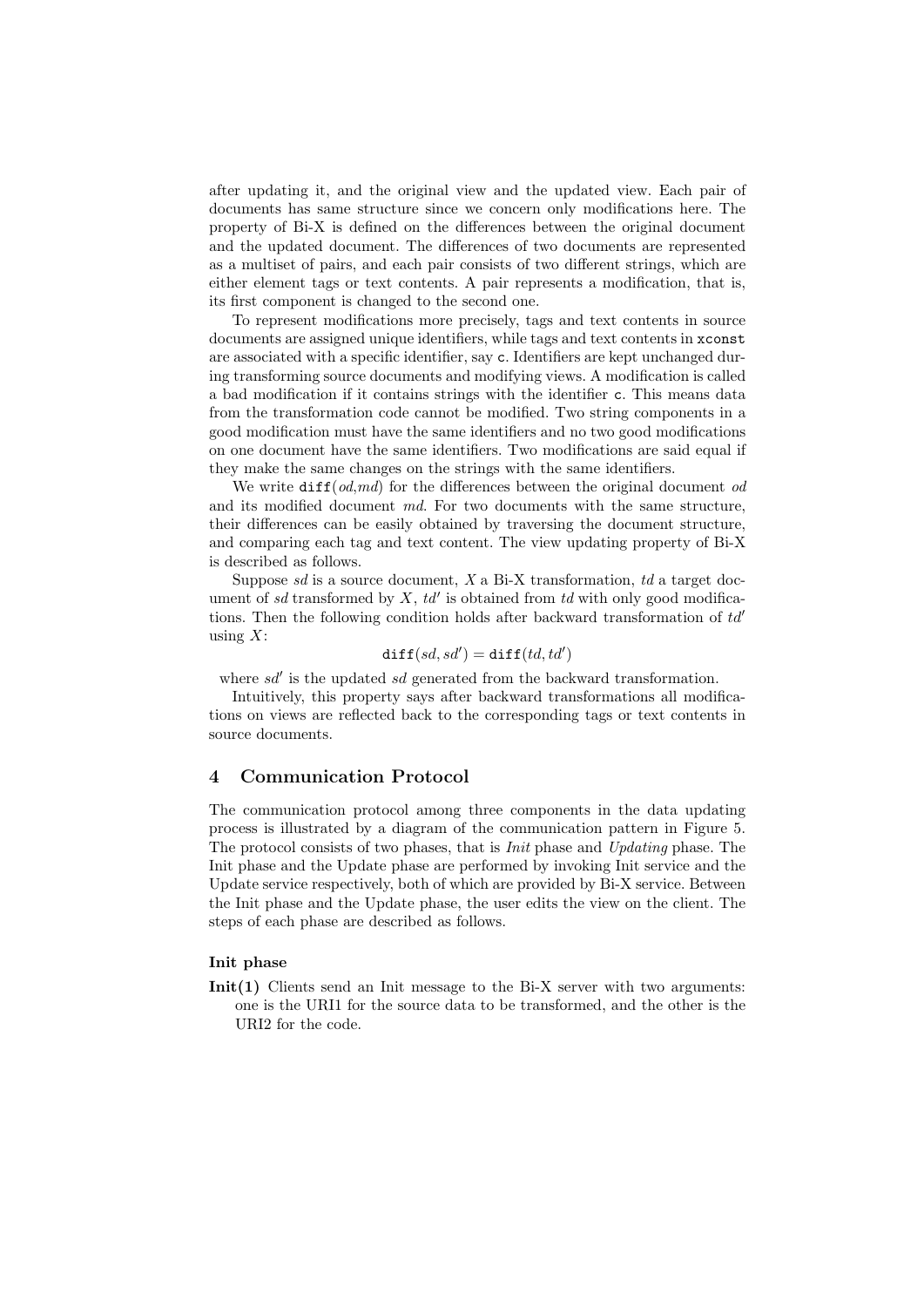

**Fig. 5.** Communication Pattern **Fig. 6.** Structure of Bi-X Service Implementation

- **Init(2)** Bi-X server requests the files specified by URI1 and URI2 using HTTP Get method.
- **Init(3)** Machines specidied in URI1 and URI2 process HTTP Get method and return the specified files.
- **Init(4)** Bi-X server makes a forward transformation and sends the view to the client.

## **Updating phase**

- **Update(1)** Clients send an Update message to the Bi-X Server with three arguments: the first is the URI1 for the source data, the second is the URI2 for the code, and the thrid is the changed view.
- **Update(2)** Bi-X server requests the source data to be updated and code according to URI1 and URI2 using HTTP Get method.
- **Update(3)** Machines specidied in URI1 and URI2 process HTTP Get method and return the specified files.
- **Update(4)** Bi-X server performs the backward transformation to get a updated source data, and sends the updated source data back to URI1 using HTTP POST method.
- **Update(5)** Bi-X server performs the forward transformation using the updated source data, and sends the new view to the client.

# **5 Bi-X Service Implementation**

Our Bi-X service used for the use case in Section 6 has been implemented in Java, using the standard web service technologies such as SOAP [2], REST [5] and WSDL [3]. The structure of the implementation of Bi-X server is shown in Figure 6.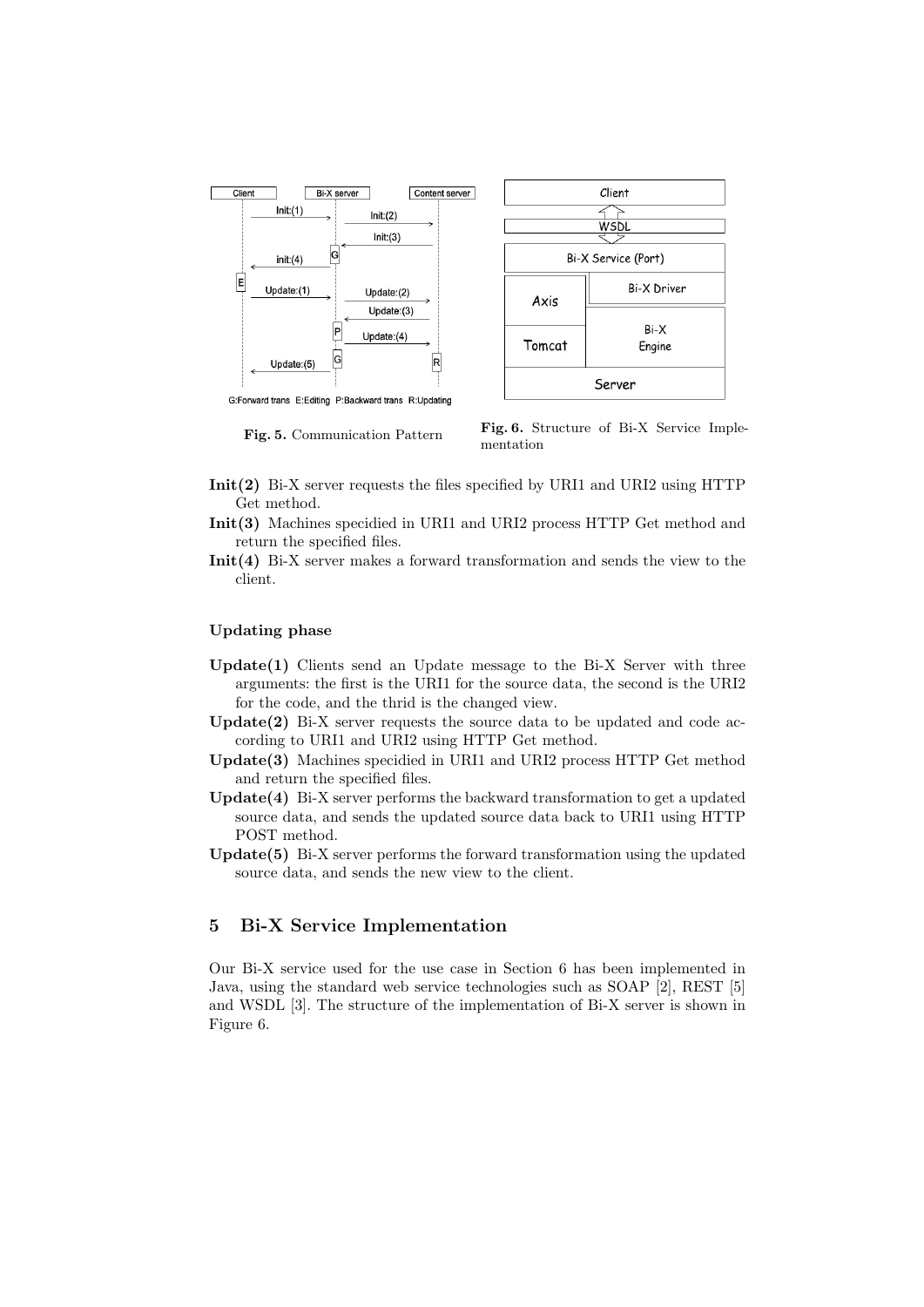- **Axis and Tomcat** Our Bi-X service uses Axis2 [6] for SOAP and REST implementation, and is deployed on Axis2 running on servlet container Tomcat [7]. Since Bi-X service uses these standard softwares, what is needed for installation of Bi-X services is only registeration of an archive file of Bi-X service to the containers. Thus, users can easily install Bi-X service on their own machines.
- **Bi-X Driver** Bi-X Driver wraps Bi-X engine Bi-X that is a Java implementation of bidirectional transformation language Bi-X. Bi-X Driver itself is also written in Java. The driver provides the engine with network communications with contents servers to transfer XML documents. These communications use HTTP GET message to get XML documents (i.e. sources and codes) from contents servers, and use HTTP POST message to put modified XML documents (i.e. new sources) to contents servers.
- **Bi-X Service Port and WSDL** This part provides users with methods such as *Init* and *Update* available through the Internet to utilize the bidirectional transformations. Types of these methods and data structures of their arguments are provided within WSDL to users. Users can easily make their SOAP clients for these Bi-X service methods by putting the WSDL to auto program generators such as WSDL2Java of Axis, wsdl2ruby of SOAP4R [8], and so on. Also, users can use REST interfaces of these Bi-X service methods thanks to the power of Axis2. In this case, to use Bi-X service, users do not need anything but a method to access specified URLs.

## **6 An Example of Client and Contents Server**

In our Bi-X service architecture, the client and the content server can be any systems that satisfy the requirements explained in Section 2. In this section, we give an example of the client and content server, which is used in our applications.

A Bi-X service client that calls methods provided by the server can be easily prepared using the standard Web service technologies. All necessary information for this can be obtained from the WSDL description of the Bi-X service. In the client program, we first create Service and Call objects. These are standard JAX-RPC objects. Next we set up the endpoint URL, which is destination of the SOAP message. We also define the method name of the web service, and give a statement to invoke the desired service, passing in an array of parameters. Another way to make a client program is to use WSDL2java tool included in Axis. It generates client stubs code for SOAP communication from WSDL description. The client simply uses the stub to invoke the web service as if it was a regular Java object in the same address space.

As our client for testing examples, we use Justsystem xfy [9], which is an "Integrated XML Application Development Environment" developed by Justsystem Corporation. An advantage of using xfy is its capability to handle various kinds of XML vocabularies in optimized and sophisticated way. For example, texts in XHTML vocabulary are directly editable on the xfy browser.

Our client program is incorporated with xfy to work as a part of an xfy plugin, so that request messages to the Bi-X server are built and sent through user's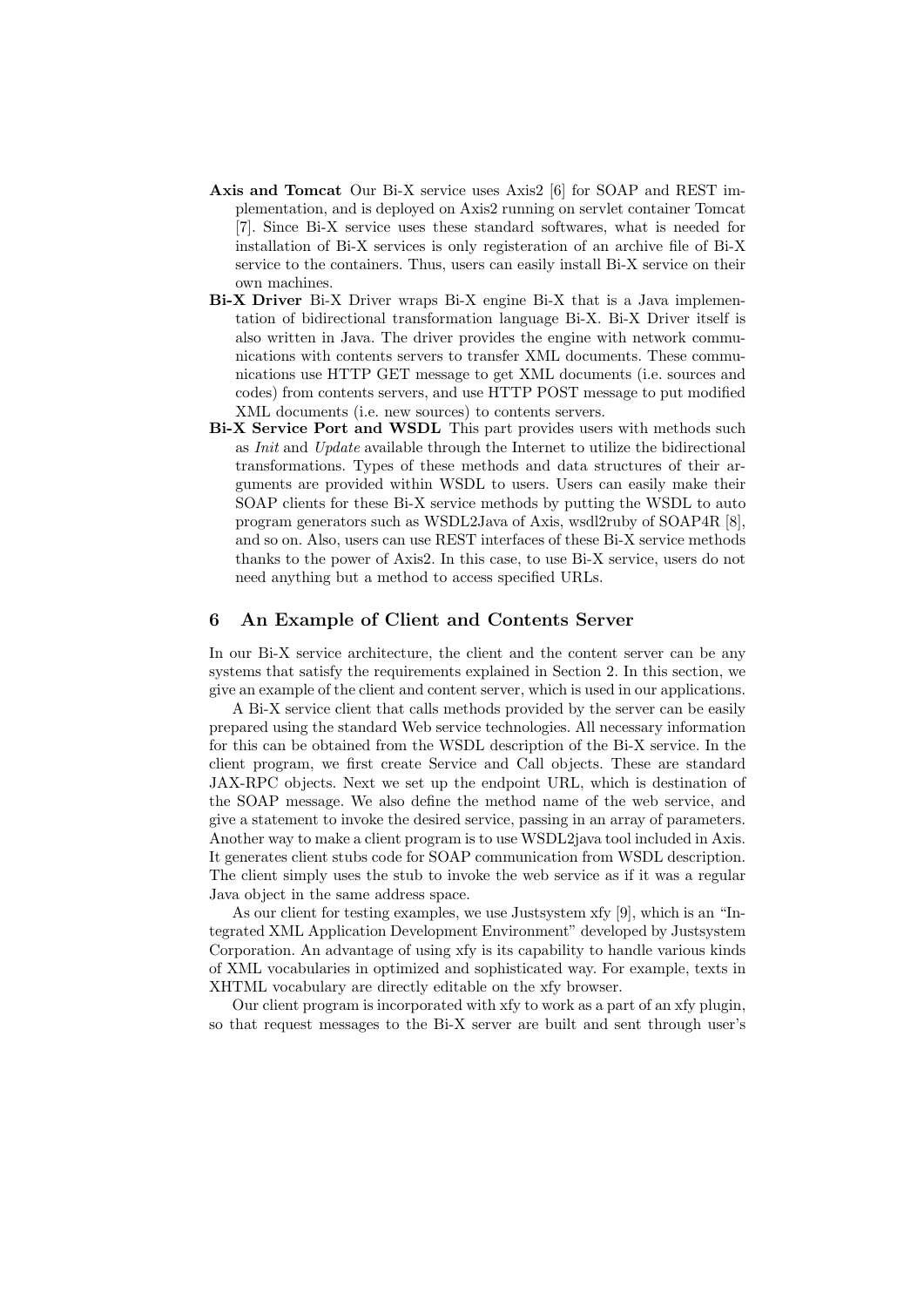

**Fig. 7.** A CiteSeer View on the xfy

action on the xfy's interface, and the result from the Bi-X server is displayed on xfy's browser.

The requirement to content server is that it can provide XML files, and can accept modified files. For example, we can use the eXist XML DB [10] to provide source data. In this case, when receiving a request for source data, the content server extracts the source data from the DB with XQuery, and sends them to the *transformation engine*, and afterward, when getting the updated source data, this server updates the DB according to the updated source data by executing some *updating queries* prepared by users. The XQuery in eXist extends the standard XQuery with some update statements that can be used to make *updating queries*.

# **7 A Use Case**

We have tested our architecture by using several use cases. In this section, we show one of the test cases that uses CiteSeer [11] database to demonstrate the usability of our system. CiteSeer is a scientific literature digital library and search engine that focuses primarily on the literature in computer and information science. It crawls and harvests academic and scientific documents on the web and uses autonomous citation indexing to permit querying by citation. The web site of CiteSeer have correction pages to correct the information of a given document such as the title, abstract, summary and author(s). Any users can contribute to the correction of the source data through the form-based web interface, by editing these contents and submitting them. This kind of application is suitable to our view update system.

To demonstrate the view updating, we saved a part of the original XML data of the CiteSeer library and perform view updating with Bi-X server. Figure 7 is a snapshot of the view on the xfy window. The user provides URIs of the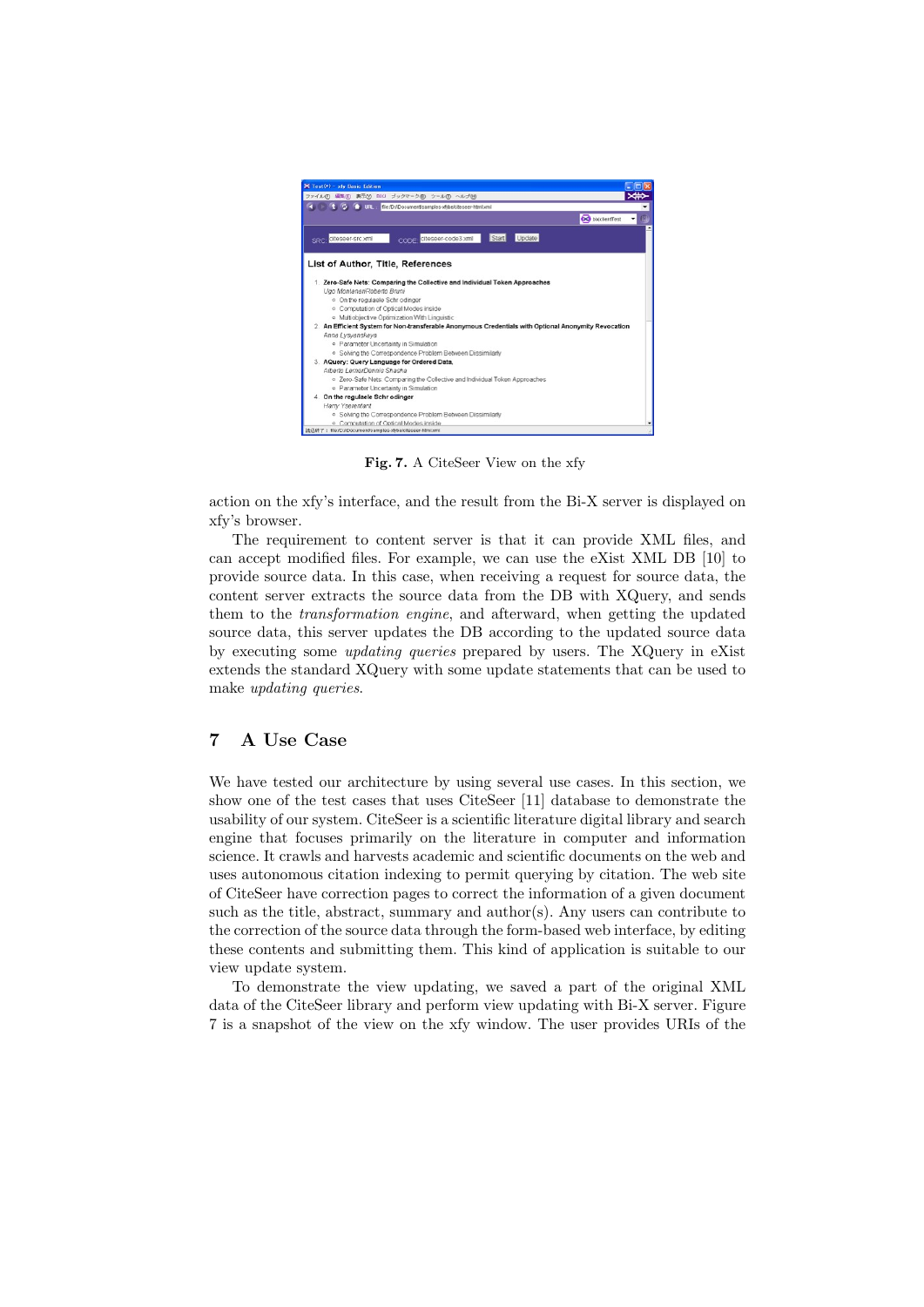source XML file and the Bi-X code to transform it. By pressing *Start* button that invokes Init service, the HTML view is generated by Bi-X code and displayed on xfy browser. In this example, view includes the list of the document information, and each of items has the title, author and list of the titles of the cited documents. Note that xfy widow allows to edit a text in the HTML view directly. The modifications made to texts are reflected to the source by pressing *Update* button, which invokes the Update service. Thus, the user can make a view that includes only interested contents in a suitable format by coding Bi-X code, and can edit some contents on the view to update the remote source XML data.

# **8 Related Work**

The Bi-X language used in this work takes similar bidirectional transformation style as those work [12, 13]. These languages are designed for their particular purposes and have several limitations to be used as the general XML processing languages. Bi-X has addressed their limitations and thus can be used in this architecture for general-purpose XML processing.

Many XML update systems that use a database are closely connected to the database system and they are not easy to re-implement to work with a different system. Bi-X server is a generic tool for the XML update that can be easily connected to contents servers and web applications, and can be reused.

This architecture is similar to the traditional three-tier client-server architecture, where the user interface, the server for business logic and the data storage are developed and maintained as three independent components. The difference is that in our architecture the data storage is not a private back end of the transformation engine, and instead it is open and can be specified by users.

From the perspective of software maintenance, the architecture in this paper belongs to the group Software Service Providers (SSP) [14], that is, to provide the operational software component. We believe this is a trend for providing application software to users. Similar to our purpose, Google now provides spreadsheet software [15] as an application based on Web, and thus users do not need to install and maintain a local copy of such application.

## **9 Conclusion**

In this paper, we proposed a Web service architecture for bidirectional updating. Our approach is based on view updating in the sense that users can update the source data by editing the target view that is generated by some transformation. In this architecture, users can exploit bidirectional transformation by telling the *transformation engine* their transformation code, source data and updated target data, and the transformation engine then produces the view or the updated source data for them. Due to the use of standard Web service technologies, the data viewer client and contents servers can be easily replaced by the ones chosen by the user.